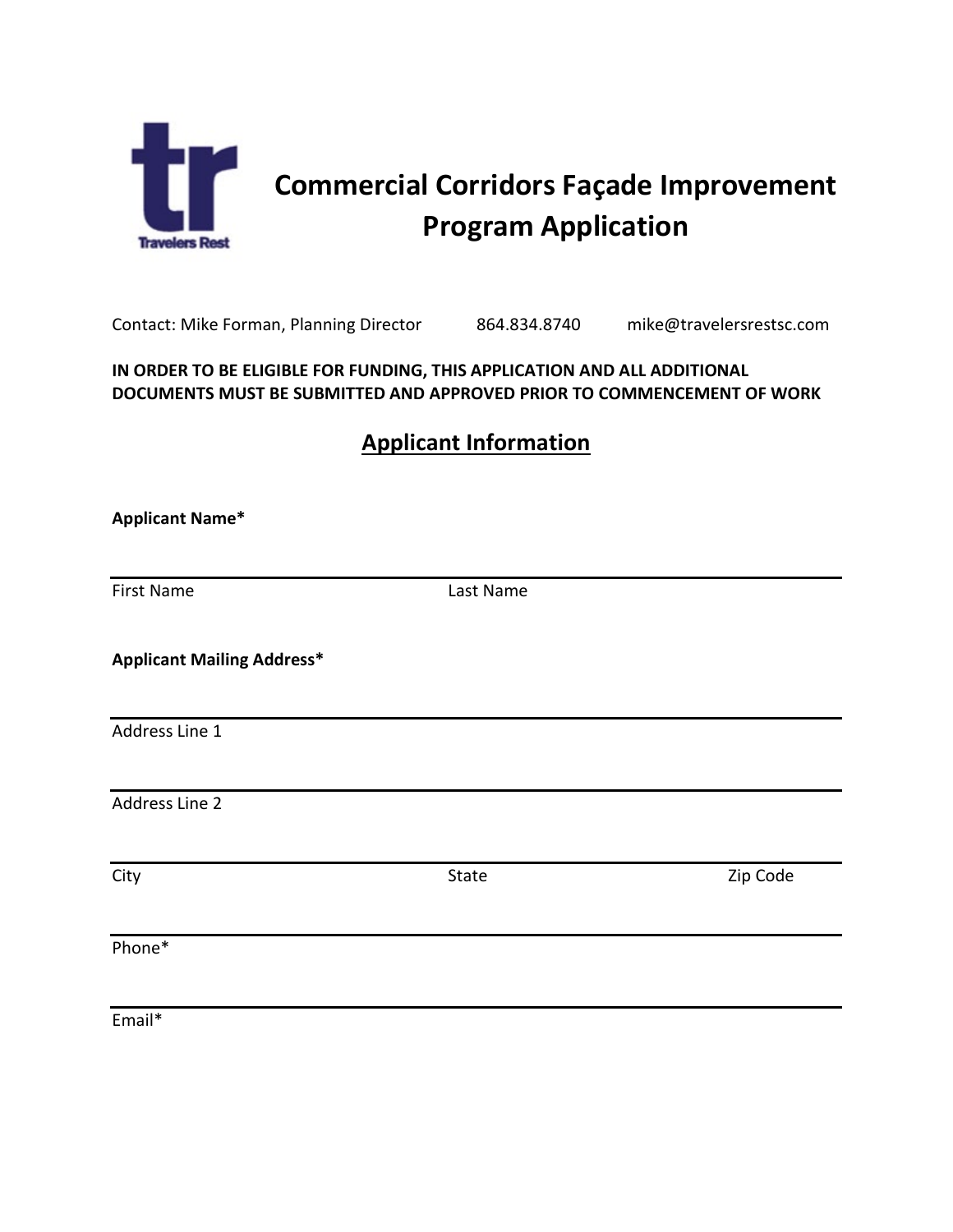| What is your legal interest in the property?* |  |  |  |  |  |
|-----------------------------------------------|--|--|--|--|--|
|-----------------------------------------------|--|--|--|--|--|

□ Property owner

□ Tenant

☐ Other:

#### **Property Owner's Name\***

| <b>First Name</b>                         | Last Name |          |
|-------------------------------------------|-----------|----------|
| <b>Property Owner(s) Mailing Address*</b> |           |          |
| Address Line 1                            |           |          |
| Address Line 2                            |           |          |
| City                                      | State     | Zip Code |
| Primary Contact Name*                     |           |          |
| <b>First Name</b>                         | Last Name |          |
| Primary Contact Title*                    |           |          |
| Primary Contact Email*                    |           |          |
| Primary Contact Phone*                    |           |          |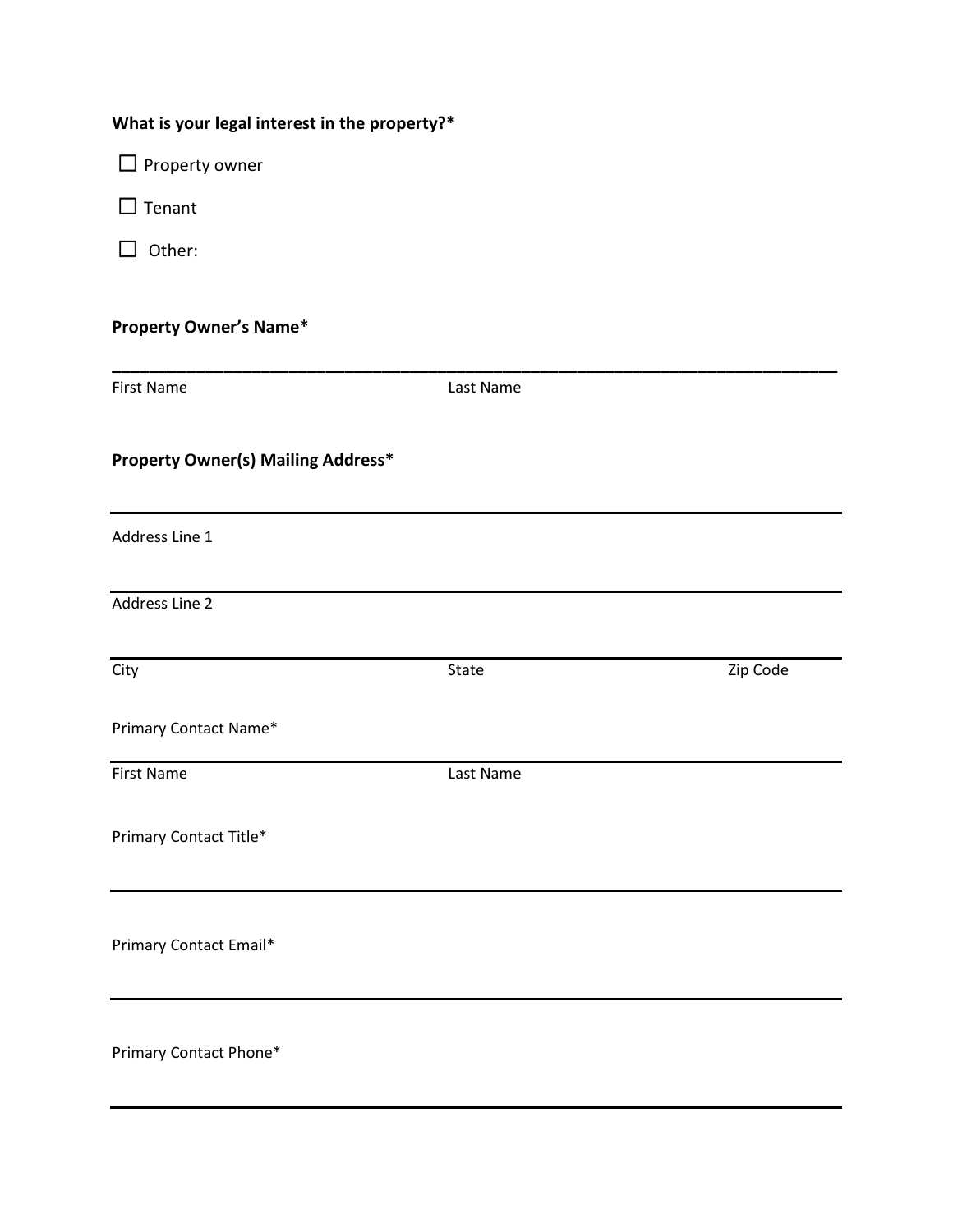#### **Property Information**

| Property Address*               |       |          |
|---------------------------------|-------|----------|
|                                 |       |          |
| Address Line 1                  |       |          |
|                                 |       |          |
| Address Line 2                  |       |          |
|                                 |       |          |
| City                            | State | Zip Code |
| Parcel ID Number(s)*            |       |          |
| Property Zoning Classification* |       |          |

### **Occupancy Information**

Please provide the following information for ALL current business occupants: Business Name, Owner/Manager Name, and Phone Number\*

### **Project Description**

Please describe the proposed exterior building and site improvements\*

Anticipated Start Date\*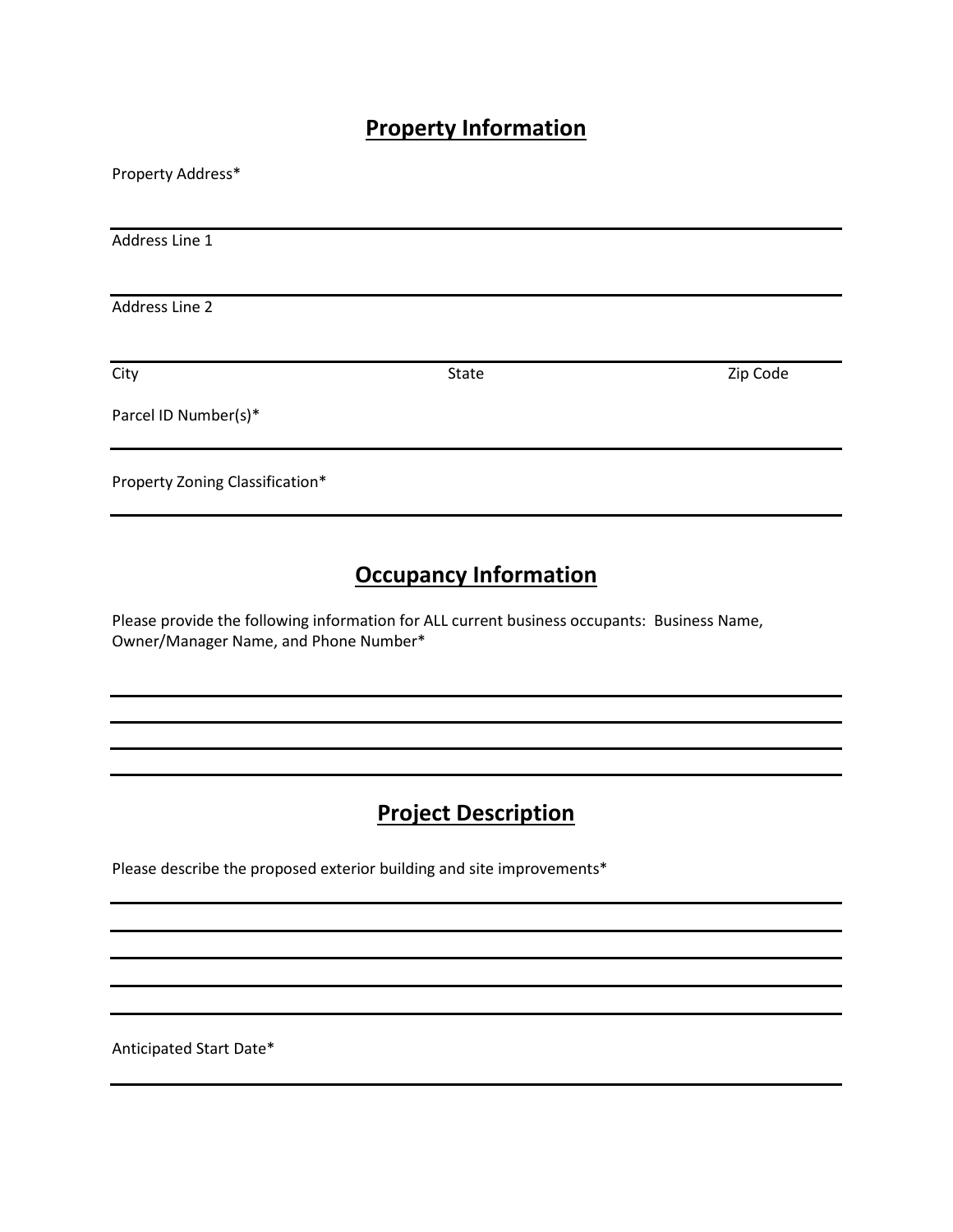Anticipated Completion Date\*

Anticipated total cost of entire project (including all improvements)\*

Anticipated total cost of exterior building and site improvements\*

Additional information (optional)

#### **Additional Requirements**

Please submit the following with completed application:

- Photographs of existing building and site
- Plans and/or elevations of proposed improvements
- Detailed description of materials
- Detailed cost estimates/quotes for proposed improvements
- IRS W-9 Form[: http://www.irs.gov/pub/irs-pdf/fw9.pdf](http://www.irs.gov/pub/irs-pdf/fw9.pdf)
- Property Owner Consent Form (only if applicant is not the property owner)

File Upload Choose File Remove File No File Chosen

*File uploads may not work on some mobile devices.* 

#### **Consent**

I/We understand and acknowledge that application for funding does not assume an award of same and the City of Travelers Rest retains the sole discretion to accept an application, reject an application, or make an award of funding, in whole or in part. I/We certify that all information provided in, or attached to, this application is true and correct, and I/we authorize the City of Travelers Rest staff to make any inquiries necessary to verify the accuracy of the same; or to confirm that all invoices submitted hereunder have, or will, be paid. I/We agree to defend, identify, and hold the City of Travelers Rest harmless for any charges, damages, claims, suits, or liens arising out of or related in any manner to, the undersigned's participation in the Façade Improvement Program.

Date (Month, Day, Year):